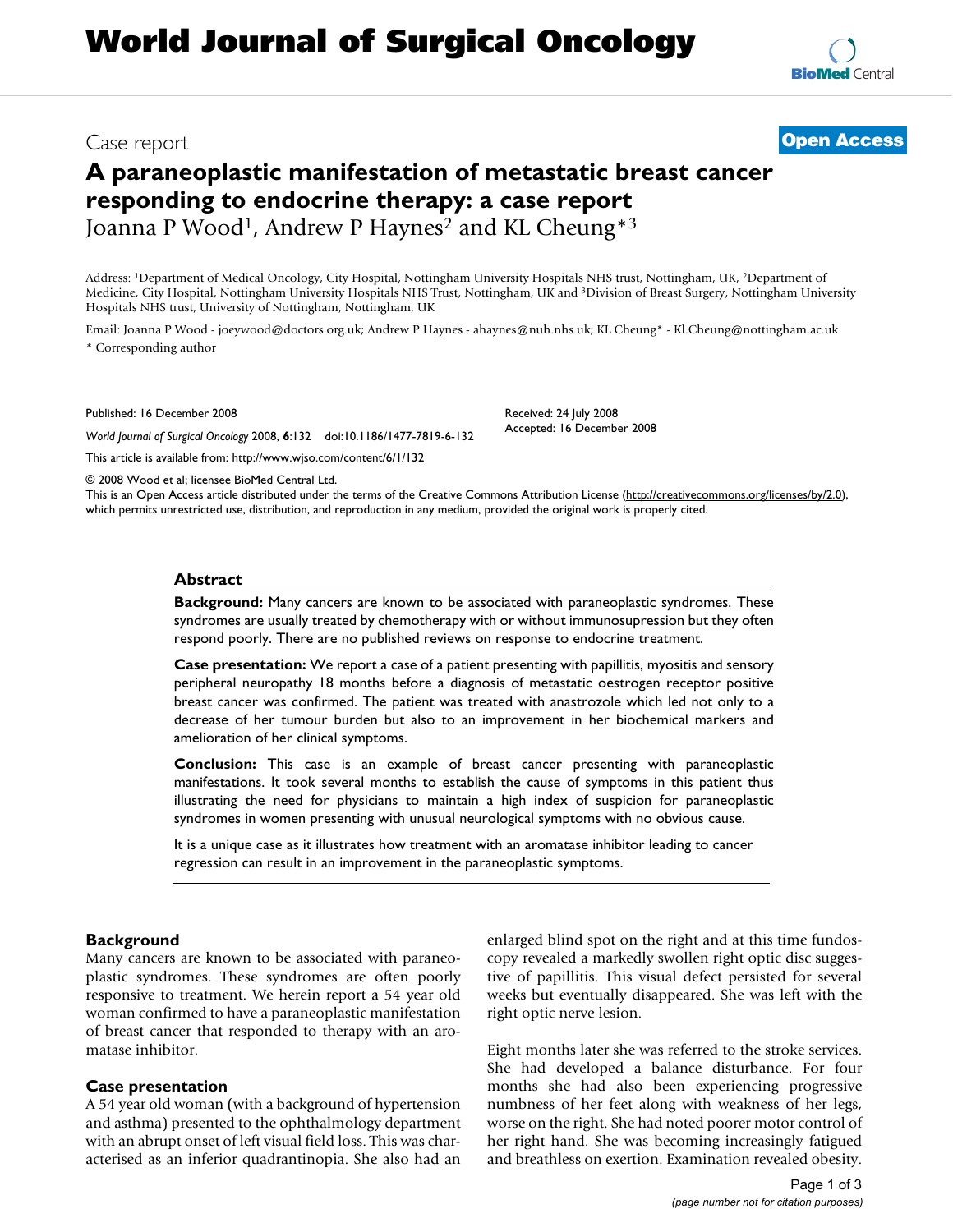She had no new cranial nerve signs. Peripheral nervous system examination showed absent ankle jerks and pinprick sensation was impaired on the feet.

Given her non-specific presentation, the diagnosis was uncertain. Routine biochemistry, pituitary function tests, CT brain and MRI pituitary fossa were all normal. She was noted to have an elevated IgG at 21.6 and a raised SMA titre (IgG class >800). Type 2 diabetes mellitus was confirmed with an oral glucose tolerance test.

On routine review three months later her mobility had continued to decline and the impaired pin-prick sensation was now to the level of the upper tibiae. She had developed palpable lymph nodes in her supraclavicular fossa. Smooth muscle antibody (SMA) remained elevated; creatinine kinase (CK) was checked and was elevated at 360. IgG remained greater than 20.

A CT scan was therefore performed demonstrating cervical and axillary lymphadenopathy. There was no visceral disease. Biopsy of the axillary lymph node confirmed the diagnosis of an oestrogen receptor (ER) positive invasive carcinoma of mammary type. Mammography and ultrasound of the breasts were unremarkable.

She was therefore commenced on anastrozole. On review after 3 months of treatment she reported improved walking balance and improved numbness in her legs but no improvement in her right hand. Repeat CT confirmed reduction in the size of the lymph nodes. CK was still elevated at 453 but IgG was improved at 18.1. At 8 months of treatment with anastrozole, the CK has started to fall (figure 1). Symptomatically her balance has improved. Her walking is still impaired but she has had no further deterioration.

#### **Discussion**

Paraneoplastic syndromes are caused by cancer but are not due directly to local infiltration or metastatic spread. They are thought to be due to either inappropriate secretion of hormones or the production of anti-tumoral antibodies that cross react with normal tissue antigens [1].

The diagnosis is mainly based on clinical features and excluding non-malignant causes. Laboratory based tests are useful if there is no obvious tumour. Many but not all patients with paraneoplastic syndromes have identifiable antibodies in their serum. Paraneoplastic antibody panels detect antibodies in patients' serum that react with both the nervous system and the underlying cancer. Each of these antibodies is associated with a narrow spectrum of clinical syndromes and a restricted subgroup of cancers [2].

Paraneoplastic syndromes can affect most organs and tissues with cancer cachexia and hypercalcaemia being common examples [1]. This patient had a neurological syndrome experiencing papillitis, myositis and sensory peripheral neuropathy. There are many other neurological